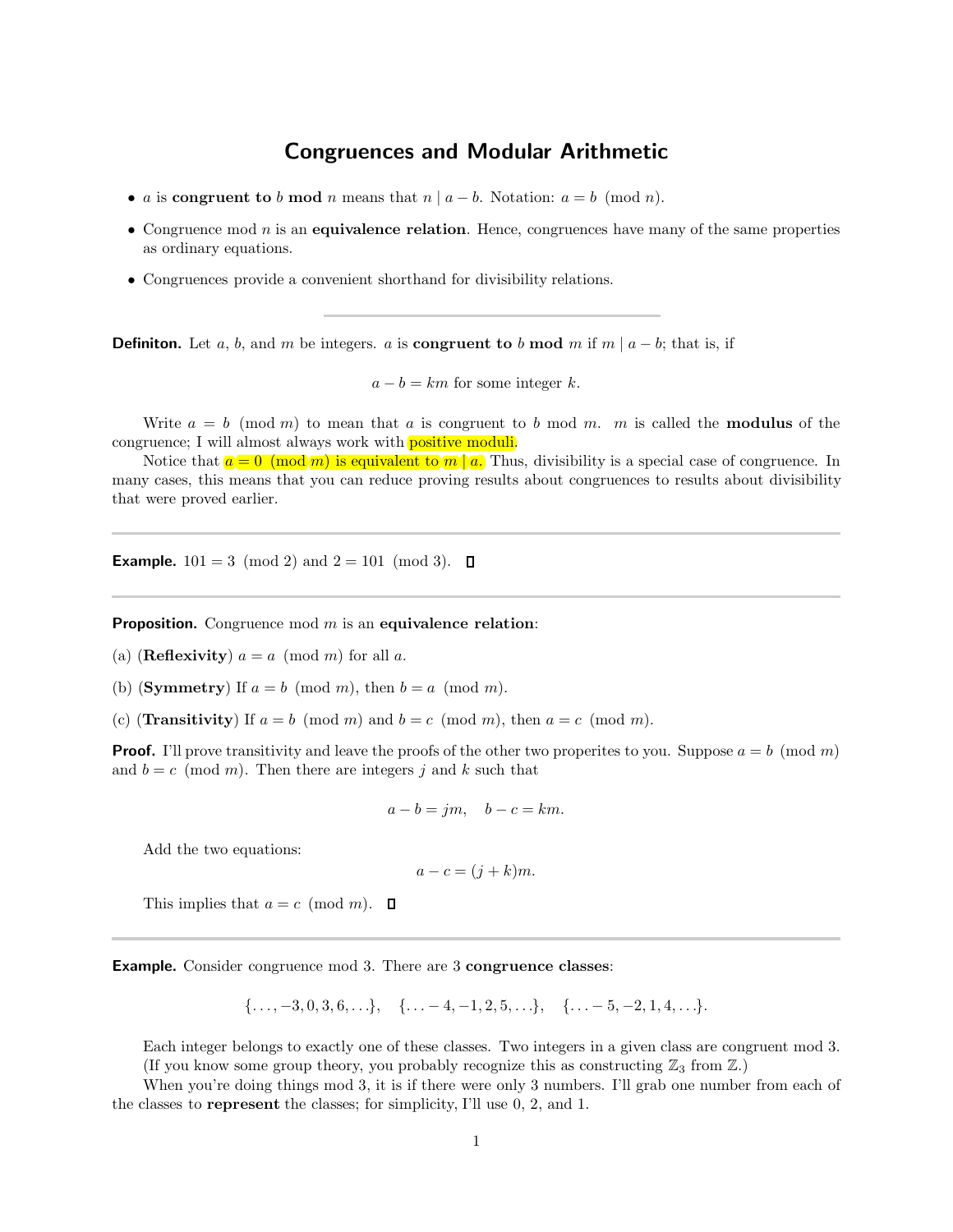| $+$            | $\Omega$      |                | $\mathfrak{D}$ |
|----------------|---------------|----------------|----------------|
| $\Omega$       | $\theta$      |                | 2              |
|                |               | $\overline{2}$ | 0              |
| $\overline{2}$ | $\mathcal{L}$ | O              |                |

Here is an addition table for the classes in terms of these representatives:

Here's an example:  $2 + 1 = 0$ , because  $2 + 1 = 3$  as integers, and 3's congruence class is represented by 0. This is the table for addition mod 3.

I could have chosen different representatives for the classes — say 3, −4, and 4. A choice of representatives, one from each class, is called a **complete system of residues mod 3.** But working mod 3 it's natural to use the numbers 0, 1, and 2 as representatives — and in general, if I'm working mod n, the obvious choice of representatives is the set  $\{0, 1, 2, \ldots, n-1\}$ . This set is called the **least nonnegative** system of residues mod  $n$ , and it is the set of representatives I'll usually use.

(Sometimes I'll get sloppy and call it the least positive system of residues, even though it includes  $0.)\quad \blacksquare$ 

**Proposition.** If  $a = b \pmod{m}$  and  $c = d \pmod{m}$ , then

$$
a + c = b + d \pmod{m}
$$
 and  $ac = bd \pmod{m}$ .

Note: You can use the second property and induction to show that if  $a = b \pmod{m}$ , then  $a^n = a$  $b^n \pmod{m}$  for all  $n \geq 1$ .

**Proof.** Suppose  $a = b \pmod{m}$  and  $c = d \pmod{m}$ . Then  $m | a - b$  and  $m | c - d$ . Therefore,

$$
m|(a-b)+(c-d)=(a+c)-(b+d)
$$
, so  $a+b=b+d \pmod{m}$ .

To prove the second congruence, return to the relations  $m | a - b$  and  $m | c - d$ . By definition of divisibility, there are integers  $i$  and  $k$  such that

$$
a - b = jm
$$
 and  $c - d = km$ .

Thus,

$$
a = b + jm
$$
 and  $c = d + km$ .

Multiply these two equations and do some algebra on the right side:

$$
ac = (b + jm)(d + km) = bd + bkm + djm + jkm2 = bd + m(bk + dj + jkm).
$$

Hence,

$$
ac - bd = m(bk + dj + jkm)
$$
 and  $m \mid ac - bd$ , so  $ac = bd \pmod{m}$ .  $\Box$ 

**Corollary.** If  $a = b \pmod{m}$ , then

$$
a \pm c = b \pm c \pmod{m}
$$
 and  $ac = bc \pmod{m}$ .

**Proof.** Apply the preceding result to the congruences  $a = b \pmod{m}$  and  $c = c \pmod{m}$ .

These results say that congruences behave like equations:

• You can add two congruences.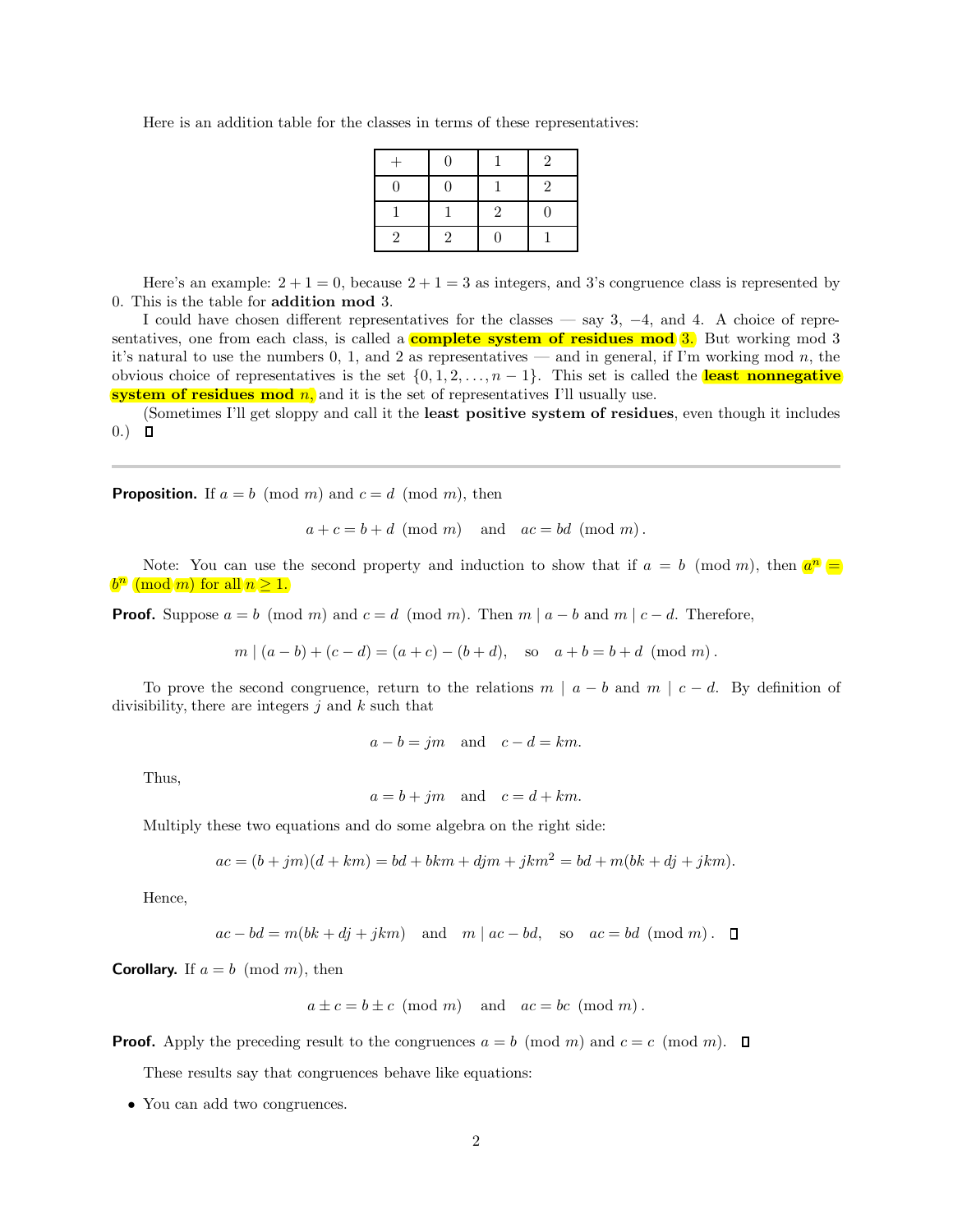- You can multiply two congruences.
- You can add a number to both sides of a congruence.
- You can multiply both sides of a congruence by a number.

For instance, you can solve single-variable linear congruences using the same approach that you would use to solve linear equations.

**Example.** Solve the congruence

 $2x + 11 = 7 \pmod{3}$ .

First, reduce all the coefficients mod 3:

 $2x + 2 = 1 \pmod{3}$ .

Next, add 1 to both sides, using the fact that  $2 + 1 = 0 \pmod{3}$ :

 $2x = 2 \pmod{3}$ .

Finally, multiply both sides by 2, using the fact that  $2 \cdot 2 = 4 = 1 \pmod{3}$ :

 $x = 1 \pmod{3}$ .

That is, any number in the set  $\{\ldots, -5, -2, 1, 4, \ldots\}$  will solve the original congruence.  $\Box$ 

**Remark.** Notice that I accomplished division by 2 (in solving  $2x = 2 \pmod{3}$  by multiplying by 2. The reason this works is that, mod 3, 2 is its own *multiplicative inverse*.

Recall that two numbers x and y are **multiplicative inverses** if  $x \cdot y = 1$  and  $y \cdot x = 1$ . For example, in the rational numbers,  $\frac{3}{5}$  and  $\frac{5}{3}$  are multiplicative inverses. Division by a number is defined to be multiplication

by its multiplicative inverse. Thus, division by 3 means multiplication by  $\frac{1}{3}$ .

In the integers, only 1 and  $-1$  have multiplicative inverses. When you perform a "division" in  $\mathbb{Z}$  — such as dividing  $2x = 6$  by 2 to get  $x = 3$  — you are actually factoring and using the Zero Divisor Property:

 $2x = 6$ ,  $2x - 6 = 0$ ,  $2(x - 3) = 0$ ,  $x - 3 = 0$ ,  $x = 3$ .

(I used the Zero Divisor Property in making the third step: Since  $2 \neq 0, x - 3$  must be 0.)

In doing modular arithmetic, however, many numbers may have multiplicative inverses. In these cases, you can perform division by multiplying by the multiplicative inverse.

Here is a multiplication table  $\mod 3$ , using the standard residue system  $\{0, 1, 2\}$ :

| $\ast$         | $\theta$ |              | $\overline{2}$ |
|----------------|----------|--------------|----------------|
| $\Omega$       | $\theta$ | $\theta$     | $\Omega$       |
|                | 0        |              | $\overline{2}$ |
| $\overline{2}$ | $\Omega$ | $\mathbf{2}$ |                |

You can construct similar tables for other moduli. For example, 2 and 3 are multiplicative inverses mod 5, because  $2 \cdot 3 = 1 \pmod{5}$ . So if you want to "divide" by 3 mod 5, you multiply by 2 instead.

This doesn't always work. For example, consider

$$
2x = 4 \pmod{6}.
$$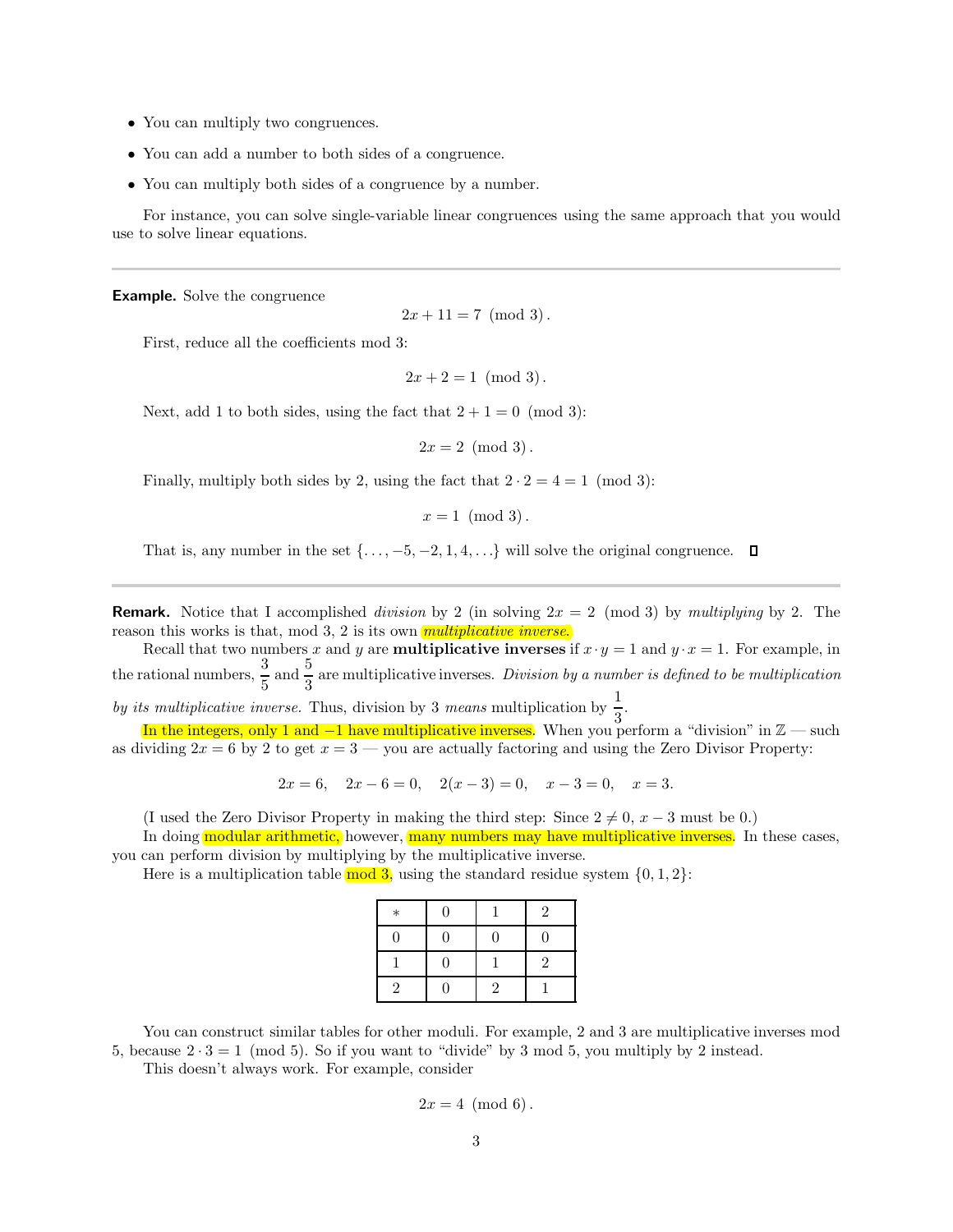2 does not have a multiplicative inverse mod 6; that is, there is no k such that  $2k = 1 \pmod{6}$ . You can check by trial that the solutions to the equation above are  $x = 2 \pmod{6}$  and  $x = 5 \pmod{6}$  — just look at  $2x \pmod{6}$  for  $x = 0, 1, 2, 3, 4, 5$ .  $\Box$ 

**Proposition.** If  $ac = bc \pmod{m}$  and  $d = (c, m)$ , then

$$
a = b \, \left( \text{mod } \frac{m}{d} \right).
$$

Proof. Write

$$
ac - bc = km
$$
, where  $k \in \mathbb{Z}$ .

Then

$$
(a-b)\frac{c}{d} = k\frac{m}{d}.
$$

(Notice that  $\frac{c}{d}$  and  $\frac{m}{d}$  are integers, since  $d \mid c$  and  $d \mid m$ .) Now  $\frac{c}{d}$  divides the right side, but it's relatively prime to  $\frac{a_m}{d}$ . Therefore, it must divide k:

$$
k = \frac{c}{d}j
$$
 for some  $j \in \mathbb{Z}$ .

Hence,

$$
(a - b)\frac{c}{d} = \frac{c}{d}j \cdot \frac{m}{d}
$$

$$
a - b = j \cdot \frac{m}{d}.
$$

,

This proves that  $a = b \pmod{\frac{m}{d}}$ .

Example. Consider the equation from the last example:

$$
2x = 4 \pmod{6}.
$$

This is

$$
(2 \cdot 1)x = (2 \cdot 2) \pmod{6}.
$$

Apply the last result with  $a = 1$ ,  $b = 2$ ,  $c = 2$ , and  $m = 6$ . Now  $(2, 6) = 2$ , so the result says I can "divide everything by 2":

 $x = 2 \pmod{3}$ .

Since the original congruence was mod 6, I have to find the numbers mod 6 which satisfy  $x = 3 \text{ mod } 3$ . Checking  $x = 0, 1, 2, 3, 4, 5, I$  find that  $x = 2 \pmod{6}$  or  $x = 5 \pmod{6}$ .  $\Box$ 

#### Example. In

$$
2x=4\ (\mathrm{mod}\ 7),
$$

2 is a common factor of 2 and 4, and  $(2, 7) = 1$ , so

$$
x = 2 \pmod{7}.
$$

Alternatively, notice that  $2 \cdot 4 = 1 \pmod{7}$ , so if I multiply the equation by 4, I get

 $x = 2 \pmod{7}$ .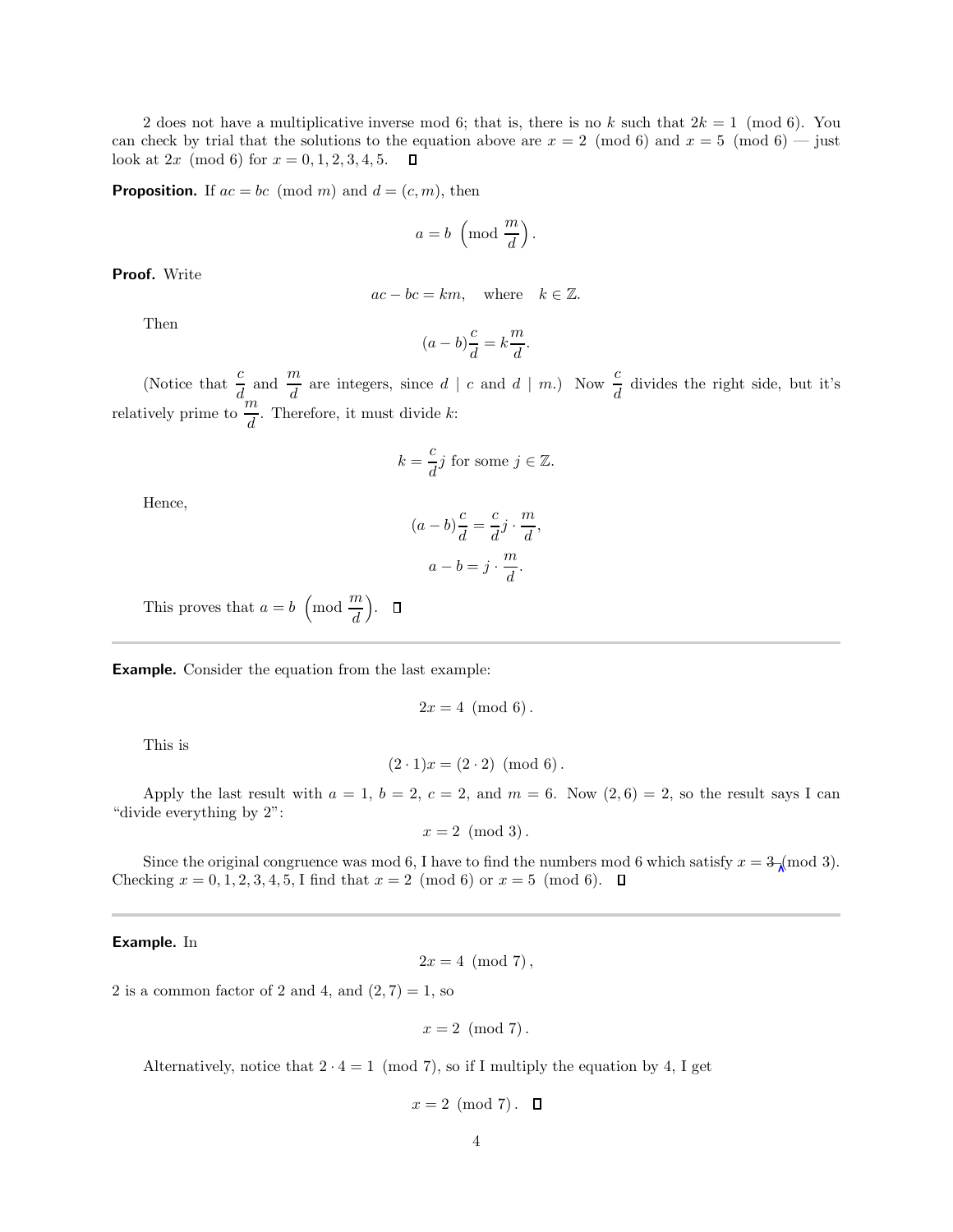**Example.** What is the least positive residue of  $99^{10}$  (mod 7)?

 $99 = 1 \pmod{7}$ , so

$$
99^{10} = 1^{10} = 1 \pmod{7}.
$$

### **Example.** If  $p$  is prime, then

$$
(x+y)^p = x^p + y^p \pmod{p}.
$$

By the Binomial Theorem,

$$
(x+y)^p = \sum_{i=0}^p \binom{p}{i} x^i y^{p-i}.
$$

A typical coefficient  $\binom{p}{p}$ i  $=\frac{p!}{i!(p-i)!}$  is divisible by p for  $i \neq 0, p$ . So going mod p, the only terms that remain are  $x^p$  and  $y^p$ .

For example

$$
(x+y)^2 = x^2 + y^2 \pmod{2}
$$
 and  $(x+y)^3 = x^3 + y^3 \pmod{3}$ .

The result is  $\frac{not}{\text{true}}$  if the modulus is not prime. For example,

 $(1+1)^4 = 0 \pmod{4}$ , but  $1^4 + 1^4 = 2 \pmod{4}$ .  $\Box$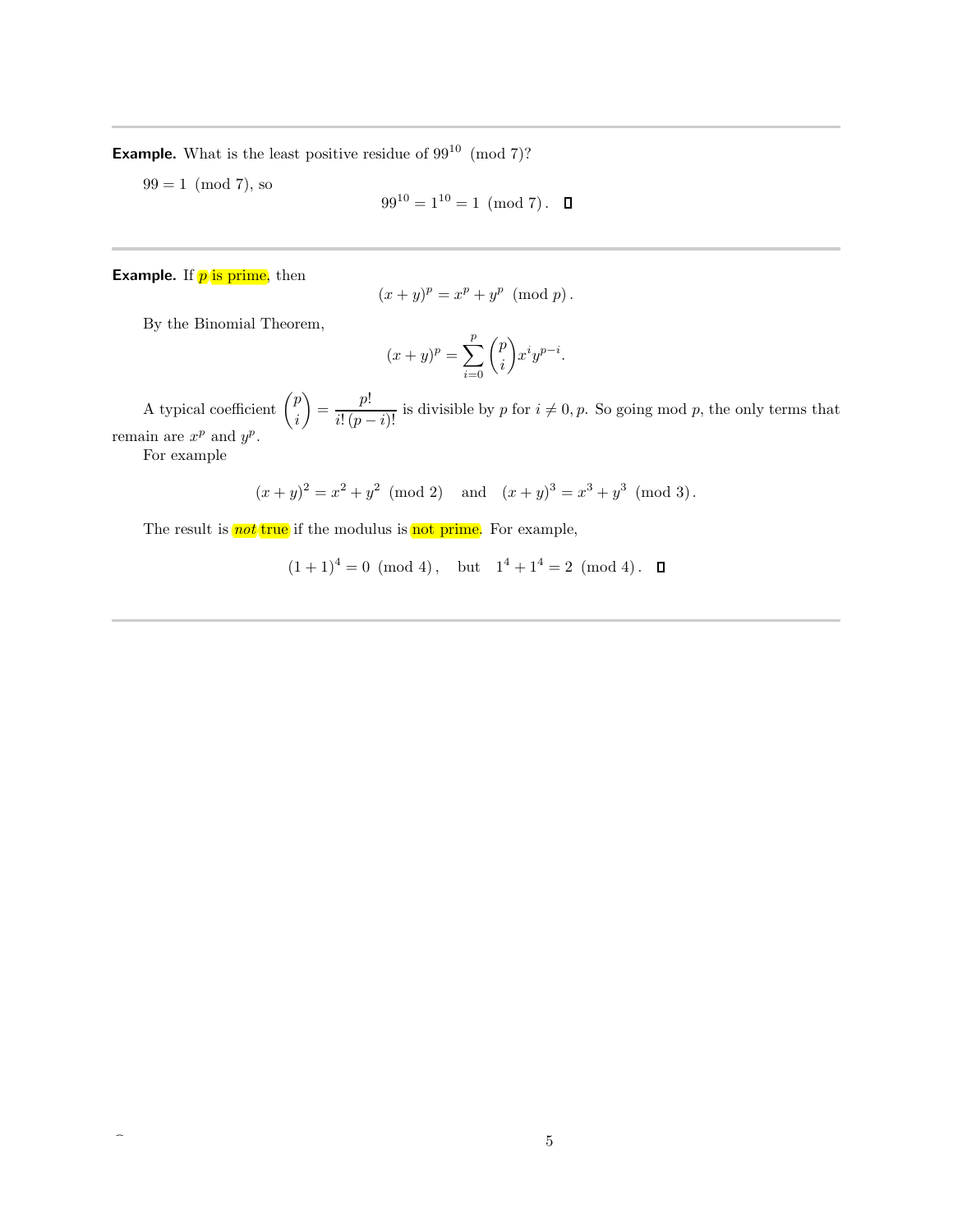# Solving Congruences

- A linear congruence  $ax = b \pmod{m}$  has solutions if and only if  $(a, m) \mid b$ .
- You can solve linear congruences by finding modular inverses, by using the Euclidean algorithm, and by turning the congruence into a linear Diophantine equation.

**Theorem.** Let  $d = (a, m)$ , and consider the equation

 $ax = b \pmod{m}$ .

(a) If  $d \nmid b$ , there are no solutions.

(b) If  $d \mid b$ , there are exactly d distinct solutions mod m.

Proof. Observe that

$$
ax = b \pmod{m} \iff ax + my = b \text{ for some } y.
$$

Hence, (a) follows immediately from the corresponding result on linear Diophantine equations. The result on linear Diophantine equations which corresponds to (b) says that there are infinitely many integer solutions

$$
x = x_0 + \frac{m}{d}t,
$$

where  $x_0$  is a particular solution. I need to show that of these infinitely many solutions, there are exactly d distinct solutions mod  $m$ .

Suppose two solutions of this form are congruent mod  $m$ :

$$
x_0 + \frac{m}{d}t_1 = x_0 + \frac{m}{d}t_2 \pmod{m}.
$$

Then

$$
\frac{m}{d}t_1 = \frac{m}{d}t_2 \pmod{m}.
$$

Now  $\frac{m}{d}$  divides both sides, and  $\left(\frac{m}{d}, m\right) = \frac{m}{d}$  $\frac{m}{d}$ , so I can divide this congruence through by  $\frac{m}{d}$  to obtain

$$
t_1 = t_2 \pmod{d}.
$$

Going the other way, suppose  $t_1 = t_2 \pmod{d}$ . This means that  $t_1$  and  $t_2$  differ by a multiple of d:

$$
t_1 - t_2 = kd.
$$

So

$$
\frac{m}{d}t_1 - \frac{m}{d}t_2 = \frac{m}{d} \cdot kd = km.
$$

This implies that

$$
\frac{m}{d}t_1 = \frac{m}{d}t_2 \pmod{m}
$$

$$
x_0 + \frac{m}{d}t_1 = x_0 + \frac{m}{d}t_2 \pmod{m}.
$$

so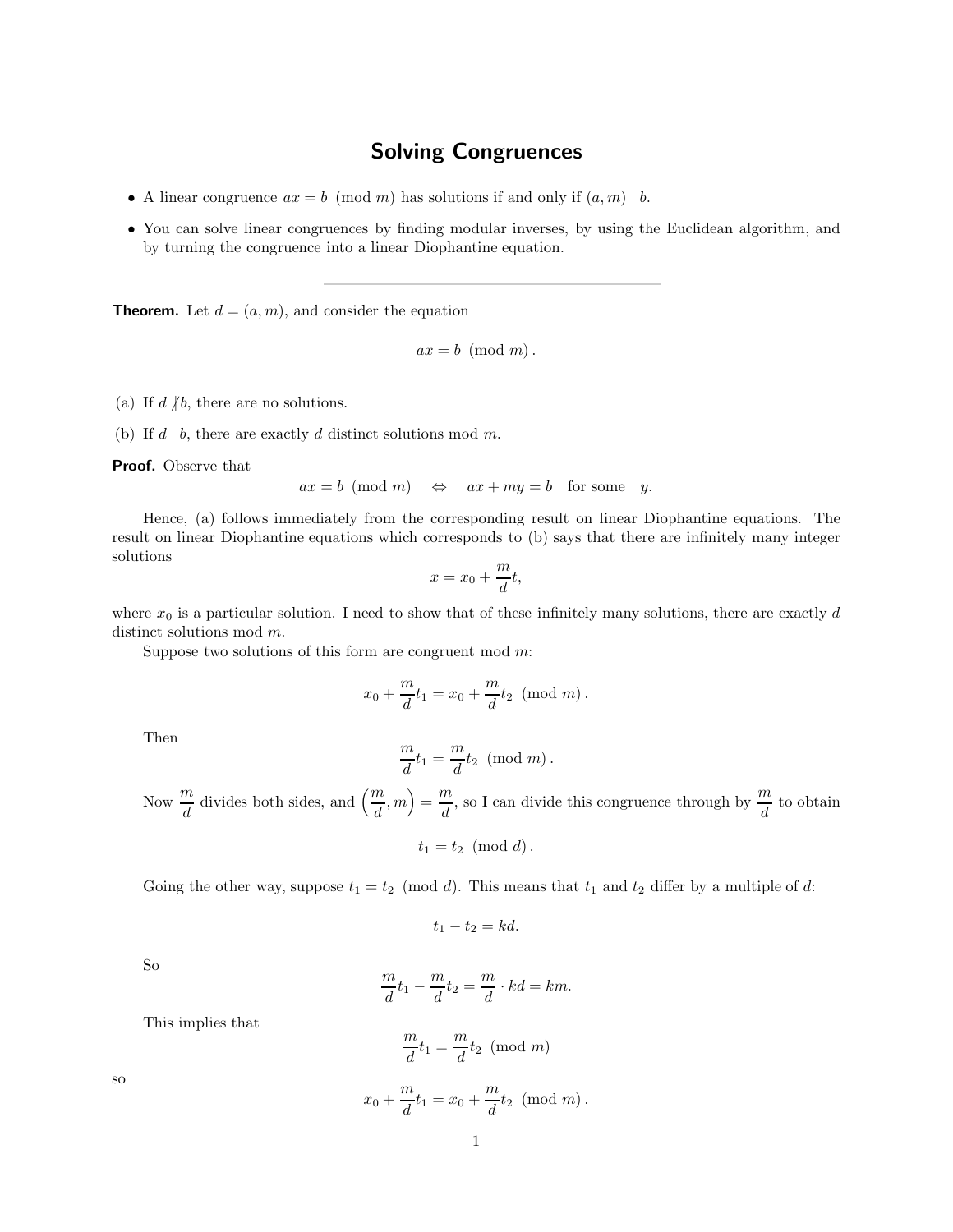Let me summarize what I've just shown. I've proven that two solutions of the above form are equal mod m if and only if their parameter values are equal mod d. That is, if I let t range over a complete system of residues mod d, then  $x_0 + \frac{m}{l}$  $\frac{d}{dt}t$  ranges over all possible solutions mod m. To be very specific,

$$
x_0 + \frac{m}{d}t \pmod{m}
$$
 for  $t = 0, 1, 2, ..., d - 1$ 

are all the solutions mod  $m$ .  $\square$ 

**Example.**  $6x = 7 \pmod{8}$ . Since  $(6, 8) = 2 \nmid 7$ , there are no solutions.  $\Box$ 

**Example.**  $3x = 7 \pmod{4}$ . Since  $(3, 4) = 1 \mid 7$ , there will be 1 solutions mod 4. I'll find it in three different ways.

Using linear Diophantine equations.

 $3x = 7 \pmod{4}$  implies  $2x + 4y = 7$  for some y.

By inspection  $x_0 = 1$ ,  $y_0 = 1$  is a particular solution.  $(3, 4) = 1$ , so the general solution is

 $x = 1 + 4t$ ,  $y = 1 - 3t$ .

The  $y$  equation is irrelevant. The  $x$  equation says

$$
x=1 \pmod{4}.
$$

**Using the Euclidean algorithm.** Since  $(3, 4) = 1$ , some linear combination of 3 and 4 is equal to 1. In fact,

$$
(-1) \cdot 3 + 1 \cdot 4 = 1.
$$

This tells me how to juggle the coefficient of x to get  $1 \cdot x$ :

$$
\begin{array}{rcl}\n4x & = & 0 \pmod{4} \\
- & 3x & = & 7 \pmod{4} \\
x & = & 1 \pmod{4}\n\end{array}
$$

(I used the fact that  $7 = -1 \pmod{4}$ .

Using inverses mod 4. Here is a multiplication table mod 4:

| $\ast$         |                | $\overline{2}$ | 3              |
|----------------|----------------|----------------|----------------|
|                |                |                | 0              |
|                |                | $\overline{2}$ | 3              |
| $\overline{2}$ | $\overline{2}$ | 0              | $\overline{2}$ |
| 3              | 3              | $\overline{2}$ |                |

I see that  $3 \cdot 3 = 1 \pmod{4}$ , so I multiply the equation by 3:

$$
3x = 7 \pmod{4}, \quad x = 21 = 1 \pmod{4}.
$$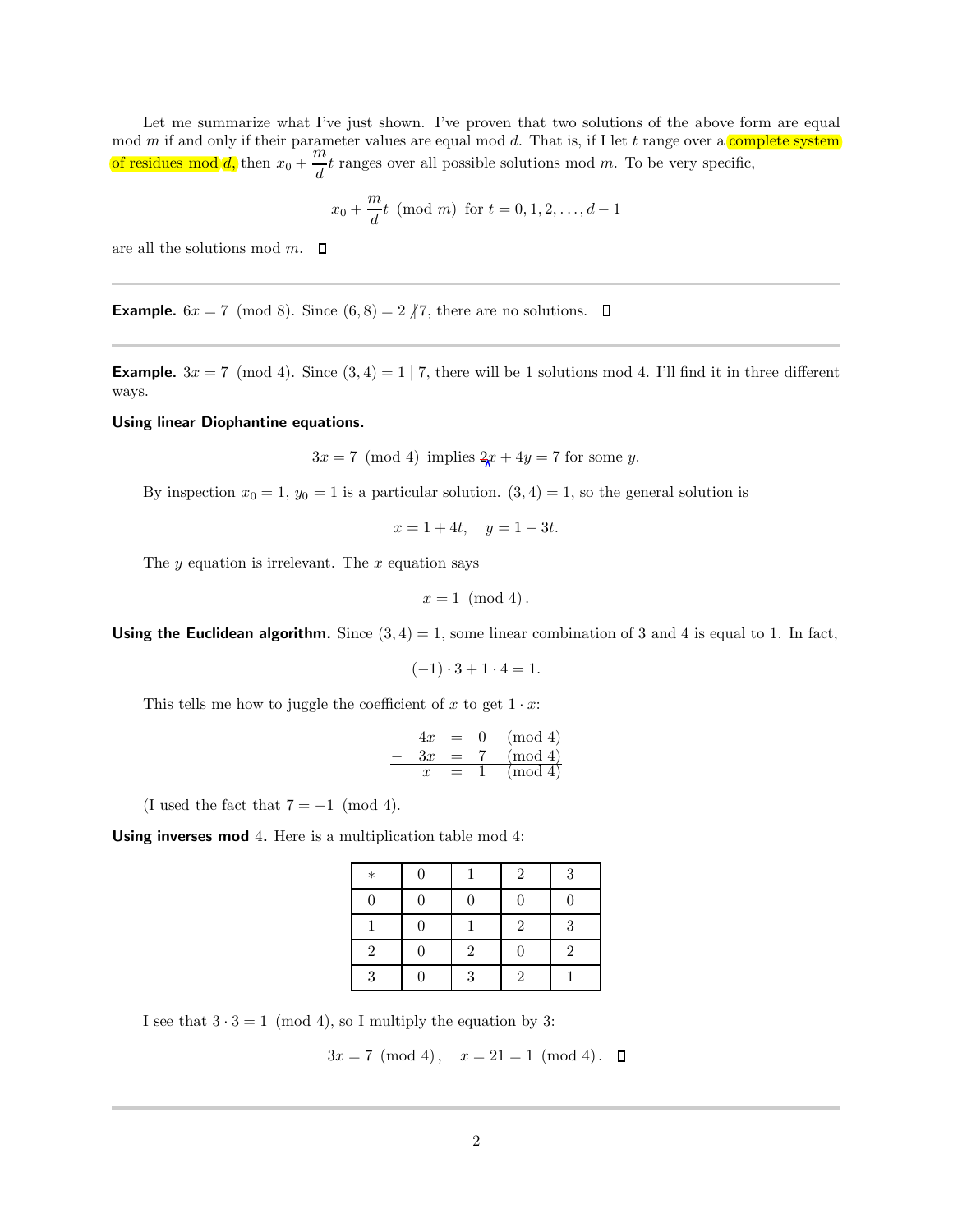**Theorem.** Let  $d = (a, b, m)$ , and consider the equation

$$
ax + by = c \pmod{m}.
$$

(a) If  $d \nmid c$ , there are no solutions.

(b) If  $d \mid c$ , there are exactly md distinct solutions mod m.

I won't give the proof; it follows from the corresponding result on linear Diophantine equations.

Example. Consider the equation

 $2x + 6y = 4 \pmod{10}$ .

 $(2, 6, 10) = 2 \mid 4$ , so there are  $2 \cdot 10 = 20$  solutions mod 10. I'll solve the equation using a reduction trick similar to the one I used to solve two variable linear Diophantine equations.

The given equation is equivalent to

$$
2x + 6y + 10z = 4
$$
 for some z.

Set

$$
w = \frac{2}{(2,6)}x + \frac{6}{(2,6)}y.
$$

Then

 $(2, 6)w + 10z = 4$ ,  $2w + 10z = 4$ ,  $w + 5z = 2$ .

 $w_0 = -3$ ,  $z_0 = 1$ , is a particular solution. The general solution is

$$
w = -3 + 5s, \quad z = 1 - s.
$$

Substitute for  $w$ :

$$
\frac{2}{(2,6)}x + \frac{6}{(2,6)}y = -3 + 5s, \quad x + 3y = -3 + 5s.
$$

 $x_0 = 5s$ ,  $y_0 = -1$ , is a particular solution. The general solution is

$$
x = 5s + 3t, \quad y = -1 - t.
$$

 $t = 0, 1, \ldots, 9$  will produce distinct values of y mod 10. Note, however, that s and  $s + 2r$  produce 5s and  $5s + 10r$ , which are congruent mod 10. That is, adding a multiple of 2 to a given value of s makes the 5s term in x repeat itself mod 10. So I can get all possibilities for x mod 10 by letting  $s = 0, 1$ .

All together, the distinct solutions mod 10 are

$$
x = 5s + 3t
$$
,  $y = -1 - t$ , where  $s = 0, 1$  and  $t = 0, 1, ..., 9$ .  $\Box$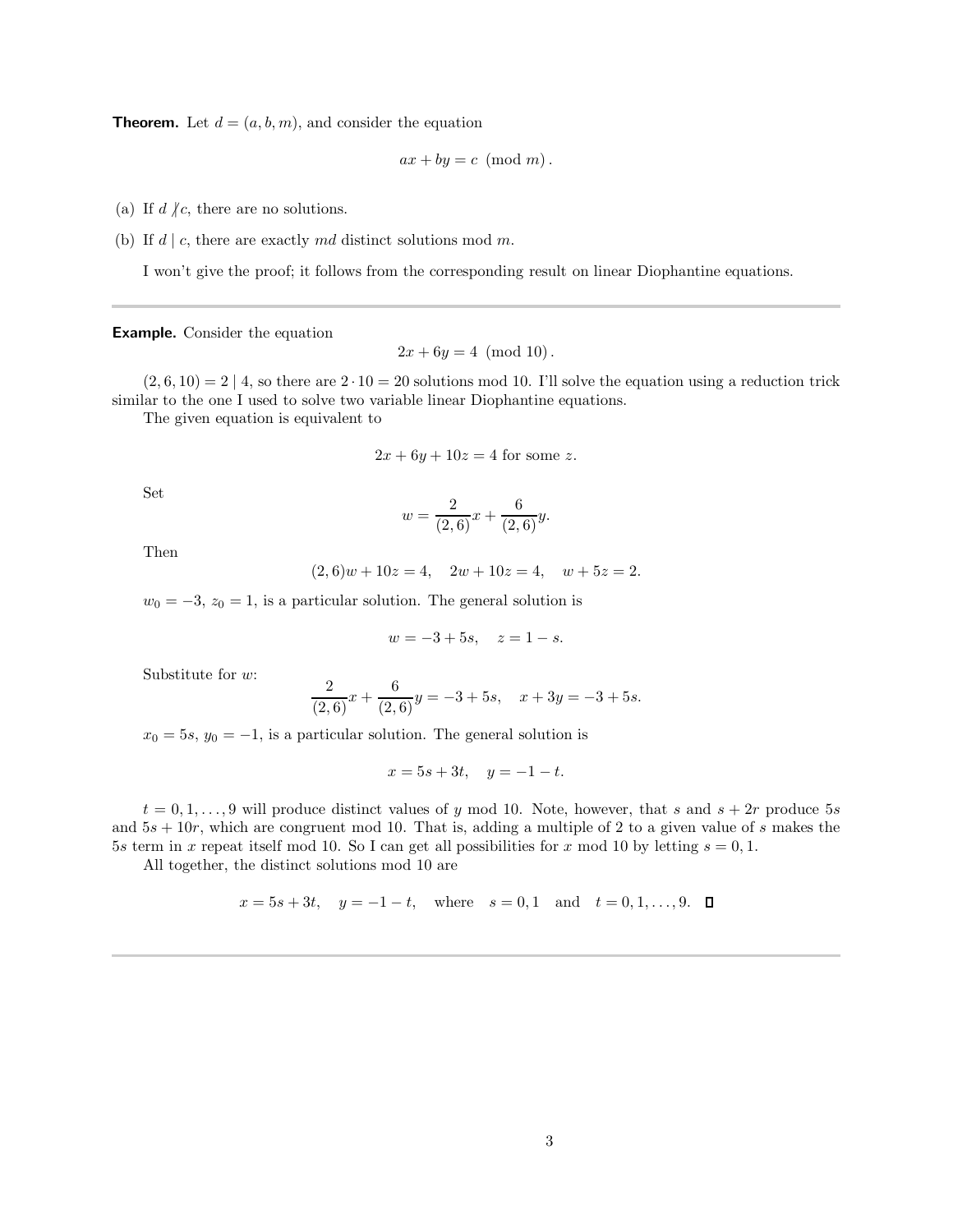# The Chinese Remainder Theorem

- The Chinese Remainder Theorem gives solutions to systems of congruences with relatively prime moduli.
- The solution to a system of congruences with relatively prime moduli may be produced using a *formula* by computing modular inverses, or using an iterative procedure involving successive substitution.

The Chinese Remainder Theorem says that certain systems of simultaneous congruences with different moduli have solutions. The idea embodied in the theorem was apparently known to Chinese mathematicians a long time ago — hence the name.

I'll begin by collecting some useful lemmas.

**Lemma 1.** Let m and  $a_1, \ldots, a_n$  be positive integers. If m is relatively prime to each of  $a_1, \ldots, a_n$ , then it is relatively prime to their product  $a_1 \cdots a_n$ .

**Proof.** If  $(m, a_1 \cdots a_n) \neq 1$ , then there is a prime p which divides both m and  $a_1 \cdots a_n$ . Since  $p \mid a_1 \cdots a_n$ , p must divide  $a_i$  for some i. Now p divides both m and  $a_i$ , so  $(m, a_i) \neq 1$ . This contradiction implies that  $(m, a_1 \cdots a_n) = 1. \quad \blacksquare$ 

**Example.** 6 is relatively prime to 25, to 7, and to 11.  $25 \cdot 7 \cdot 11 = 1925$ , and  $(6, 1925) = 1$ :

| q   | a    |
|-----|------|
|     | 1925 |
| 320 | 6    |
|     | 5    |
| 5   |      |
|     |      |

I showed earlier that the greatest common divisor  $(a, b)$  of a and b is greatest in the sense that it is divisible by any common divisor of a and b. The next result is the analogous statement for least common multiples.

**Lemma 2.** Let m and  $a_1, \ldots, a_n$  be positive integers. If m is a multiple of each of  $a_1, \ldots, a_n$ , then m is a multiple of  $[a_1, \ldots, a_n]$ .

**Proof.** By the Division Algorithm, there are unique numbers q and r such that

$$
m = q \cdot [a_1, ..., a_n] + r
$$
, where  $0 \le r < [a_1, ..., a_n]$ .

Now  $a_i$  divides both m and  $[a_1, \ldots, a_n]$ , so  $a_i$  divides r. Since this is true for all i, r is a common multiple of the  $a_i$  smaller than the *least* common multiple  $[a_1, \ldots, a_n]$ . This is only possible if  $r = 0$ . Then  $m = q \cdot [a_1, \ldots, a_n],$  i.e. m is a multiple of  $[a_1, \ldots, a_n].$   $\Box$ 

Example. 88 is a multiple of 4 and 22. The least common multiple of 4 and 22 is 44, and 88 is also a multiple of 44.  $\Box$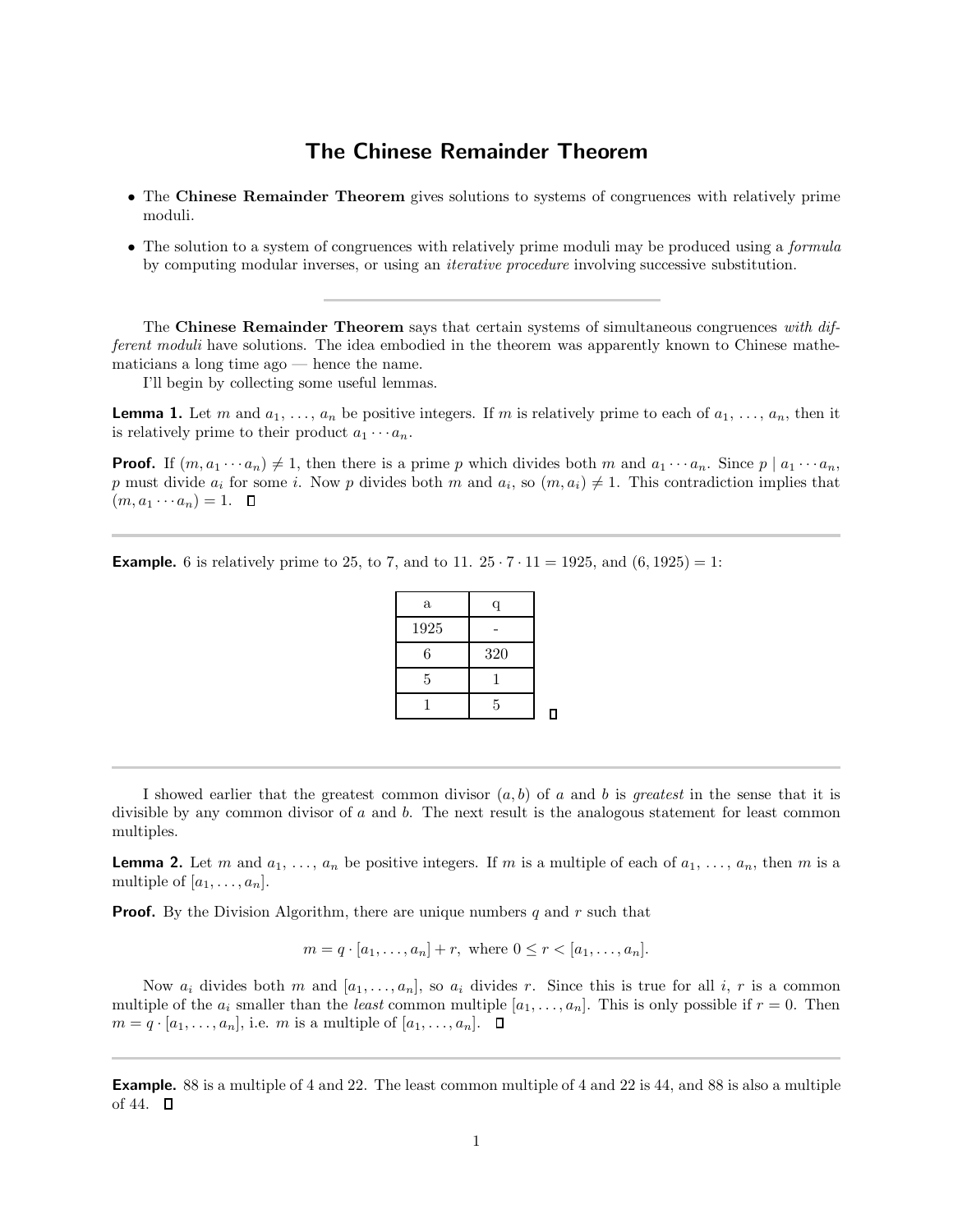**Lemma 3.** Let  $a_1, \ldots, a_n$  be positive integers. If  $a_1, \ldots, a_n$  are pairwise relatively prime (that is,  $(a_i, a_j) = 1$ for  $i \neq j$ , then

$$
[a_1,\ldots,a_n]=a_1\cdots a_n.
$$

**Proof.** Induct on n. The statement is trivially true for  $n = 1$ , so I'll start with  $n = 2$ . The statement for  $n = 2$  follows from the equation  $xy = [x, y](x, y)$ :

$$
[a_1, a_2] = \frac{a_1 a_2}{(a_1, a_2)} = \frac{a_1 a_2}{1} = a_1 a_2.
$$

Now assume  $n > 2$ , and assume the result is true for n. I will prove that it holds for  $n + 1$ .

Claim:  $[[a_1, \ldots, a_n], a_{n+1}] = [a_1, \ldots, a_n, a_{n+1}].$ 

(Some people take this as an iterative definition of  $[a_1, \ldots, a_n, a_{n+1}]$ .)  $[a_1, \ldots, a_n, a_{n+1}]$  is a multiple of each of  $a_1, \ldots, a_n$ , so by Lemma 2 it's a multiple of  $[a_1, \ldots, a_n]$ . It's also a multiple of  $a_{n+1}$ , so

$$
[[a_1,\ldots,a_n],a_{n+1}]\ | [a_1,\ldots,a_n,a_{n+1}].
$$

On the other hand, for  $i = 1, \ldots, n$ ,

$$
a_i | [a_1, ..., a_n]
$$
 and  $[a_1, ..., a_n] | [[a_1, ..., a_n], a_{n+1}].$ 

Therefore,

$$
a_i \mid [[a_1,\ldots,a_n],a_{n+1}].
$$

Obviously,

$$
a_{n+1} \mid [[a_1, \ldots, a_n], a_{n+1}].
$$

Thus,  $[[a_1,\ldots,a_n],a_{n+1}]$  is a common multiple of all the  $a_i$ 's. Since  $[a_1,\ldots,a_n,a_{n+1}]$  is the least common multiple, Lemma 2 implies that

$$
[a_1,\ldots,a_n,a_{n+1}] | [[a_1,\ldots,a_n],a_{n+1}].
$$

Since I have two *positive* numbers which divide one another, they're equal:

$$
[[a_1,\ldots,a_n],a_{n+1}]=[a_1,\ldots,a_n,a_{n+1}].
$$

This proves the claim.

Returning to the proof of the induction step, I have

$$
[a_1, \ldots, a_n, a_{n+1}] = [[a_1, \ldots, a_n], a_{n+1}] = [a_1 \cdots a_n, a_{n+1}] = a_1 \cdots a_n a_{n+1}.
$$

The second equality follows by the induction hypothesis (the statement for  $n$ ). The third equality follows from Lemma 1 and the result for  $n = 2$ .  $\Box$ 

**Example.** 6, 25, and 7 are relatively prime (in pairs). The least common multiple is  $[6, 25, 7] = 1050 = 6.25.7$ .  $\Box$ 

**Theorem.** (The Chinese Remainder Theorem) Suppose  $m_1, \ldots, m_n$  are pairwise relatively prime (that is,  $(n_i, m_j) = 1$  for  $i \neq j$ . Then the system of congruences

$$
x = a_1 \pmod{m_1}
$$

$$
x = a_2 \pmod{m_2}
$$

$$
\vdots
$$

$$
x = a_n \pmod{m_n}
$$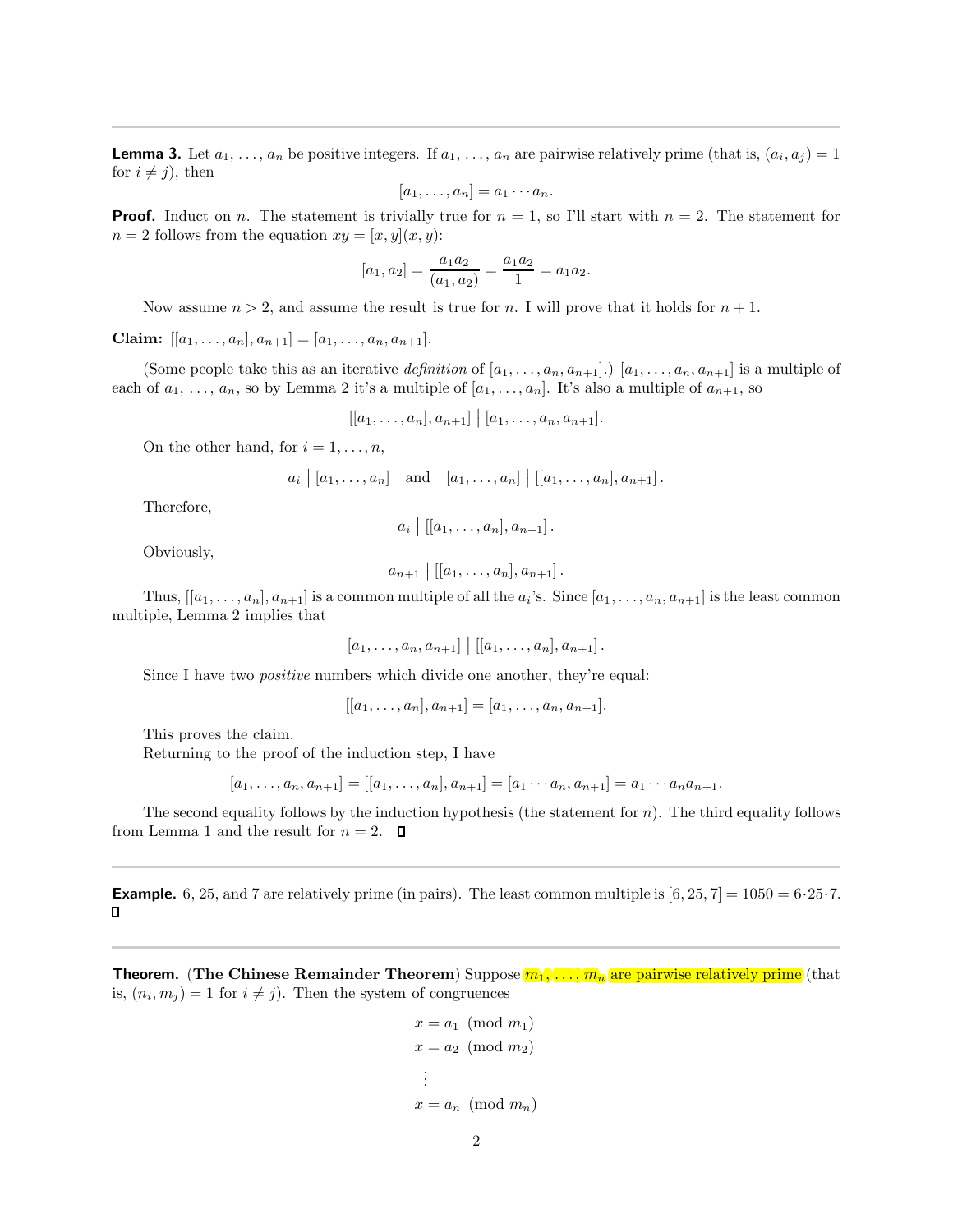has a unique solution mod  $m_1m_2\cdots m_n$ .

#### Notation.

$$
x_1x_2\cdots\widehat{x_i}\cdots x_n
$$

means the product  $x_1 x_2 \cdots x_i \cdots x_n$  with  $x_i$  omitted. For example,

$$
x_1x_2\cdots\widehat{x_4}\cdots x_6
$$
 means  $x_1x_2x_3x_5x_6$ .

This is a convenient (and standard) notation for omitting a single variable term in a product of things.

### Proof. Define

 $\Box$ 

$$
p_k = m_1 \cdots \widehat{m_k} \cdots m_n.
$$

That is,  $p_k$  is the product of the m's with  $m_k$  omitted. By Lemma 1,  $(p_k, m_k) = 1$ . Hence, there are numbers  $s_k$ ,  $t_k$  such that

$$
s_k p_k + t_k m_k = 1.
$$

In terms of congruences,

$$
s_k p_k = 1 \pmod{m_k}.
$$

Now let

 $x = a_1p_1s_1 + a_2s_2p_2 + \cdots + a_np_ns_n$ 

If  $j \neq k$ , then  $m_k | p_j$ , so mod  $m_k$  all the terms but the k-th term die:

$$
x = a_k p_k s_k = a_k \cdot 1 = a_k \pmod{m_k}.
$$

This proves that x is a solution to the system of congruences (and incidentally, gives a formula for  $x$ ). Now suppose that  $x$  and  $y$  are two solutions to the system of congruences.

$$
x = a_1 \pmod{m_1}
$$
 and  $y = a_1 \pmod{m_1}$   
\n $x = a_2 \pmod{m_2}$  and  $y = a_2 \pmod{m_2}$   
\n $\vdots$   
\n $x = a_n \pmod{m_n}$  and  $y = a_n \pmod{m_n}$ 

Then

$$
x = a_k = y \pmod{m_k}
$$
 so  $x - y = 0 \pmod{m_k}$  or  $m_k | x - y$ .

Thus,  $x - y$  is a multiple of all the m's, so

$$
[m_1,\ldots,m_n] | x-y.
$$

But the  $m$ 's are pairwise relatively prime, so by Lemma 3,

 $m_1 \cdots m_n \mid x - y$ , i.e.  $x = y \pmod{m_1 \cdots m_n}$ .

That is, the solution to the congruences is unique mod  $m_1 \cdots m_n$ .  $\Box$ 

Example. Solve

 $x = 2 \pmod{4}$  $x = 7 \pmod{9}$ .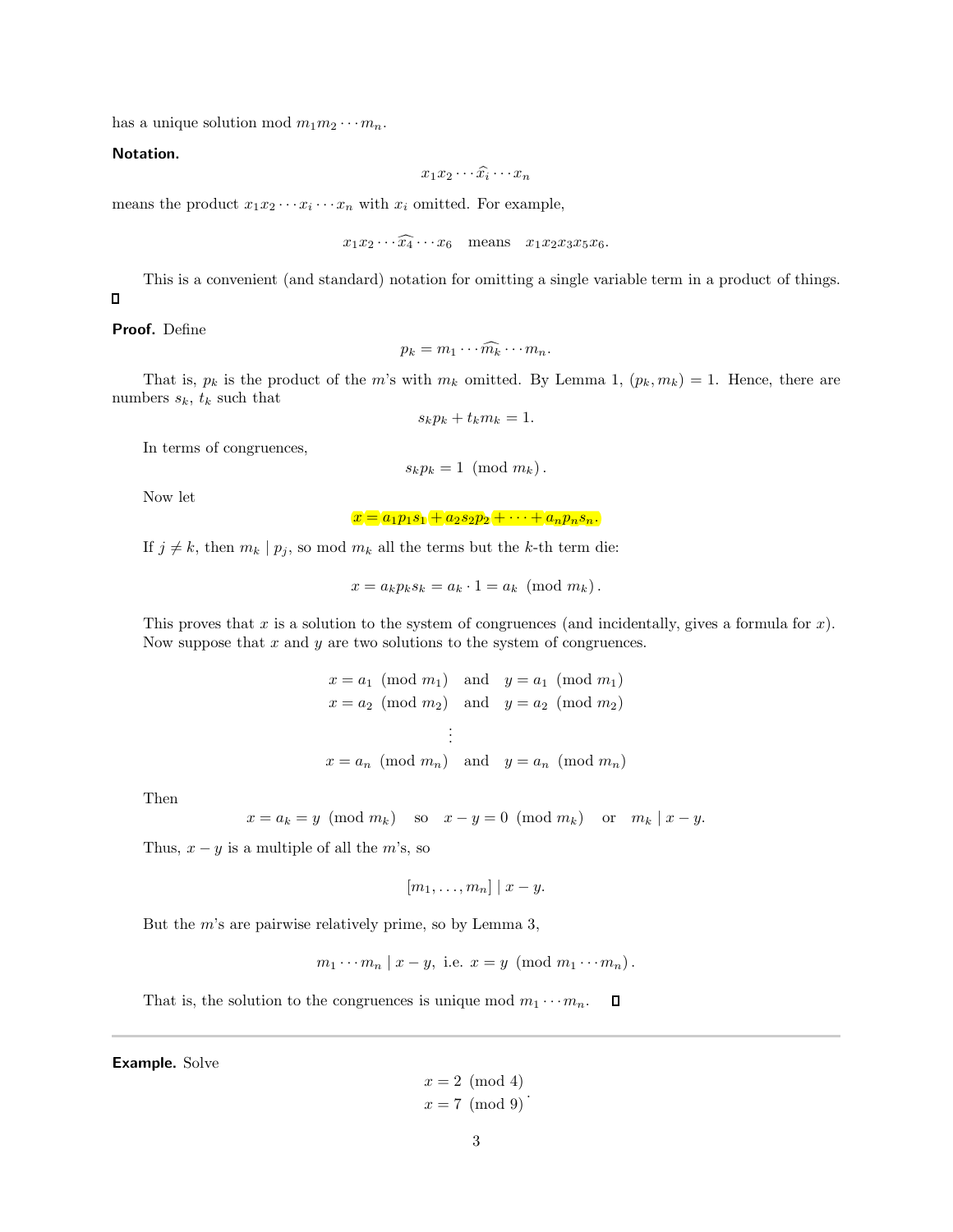$(4, 9) = 1$ , so there is a unique solution mod 36. Following the construction of x in the proof,

$$
p_1 = 9
$$
,  $9 \cdot 1 = 1 \pmod{4}$ , so take  $s_1 = 1$ 

$$
p_2 = 4
$$
,  $4 \cdot 7 = 1 \pmod{9}$ , so take  $s_2 = 7$ 

Solution:

$$
x = a_1 p_1 s_1 + a_2 p_2 s_2 = 18 + 196 = 214 = 34 \pmod{36}.
$$

Example. Solve

 $x = 3 \pmod{4}$  $x=1 \pmod{5}$ .  $x = 2 \pmod{3}$ 

The moduli are pairwise relatively prime, so there is a unique solution mod 60. This time, I'll solve the system using an iterative method.

$$
x = 3 \pmod{4}
$$
, so  $x = 3 + 4s$ .

But  $x = 1 \pmod{5}$ , so

$$
3 + 4s = 1 \pmod{5}
$$
,  $4s = 3 \pmod{5}$ ,  $4 \cdot 4s = 4 \cdot 3 \pmod{5}$ ,  $s = 2 \pmod{5}$ ,  $s = 2 + 5t$ .

Hence,

$$
x = 3 + 4s = 3 + 4(2 + 5t) = 11 + 20t.
$$

Finally,  $x = 2 \pmod{3}$ , so

 $11+20t = 2 \pmod{3}$ ,  $20t = -9 = 0 \pmod{3}$ ,  $2t = 0 \pmod{3}$ ,  $2 \cdot 2t = 2\sqrt{2} \pmod{3}$ ,  $t = 0 \pmod{3}$ .

Hence,  $t = 3u$ . Now put everything back:

$$
x = 11 + 20t = 11 + 20(3u) = 11 + 60u
$$
, or  $x = 11 \pmod{60}$ .  $\Box$ 

You can sometimes solve a system even if the **moduli aren't relatively prime;** the criteria are similar to those for solving system of linear Diophantine equations. I'll state the result, but omit the proof.

Theorem. Consider the system

$$
x = a_1 \pmod{m_1}
$$

$$
x = a_2 \pmod{m_2}
$$

- (a) If  $(m_1, m_2)$   $n_1 a_2$ , there are no solutions.
- (b) If  $(m_1, m_2) | a_1 a_2$ , there is a unique solution mod  $[m_1, m_2]$ .  $\Box$

Note that if  $(m_1, m_2) = 1$ , case (b) automatically holds, and  $[m_1, m_2] = m_1 m_2$  - i.e. I get the Chinese Remainder Theorem for  $n = 2$ .